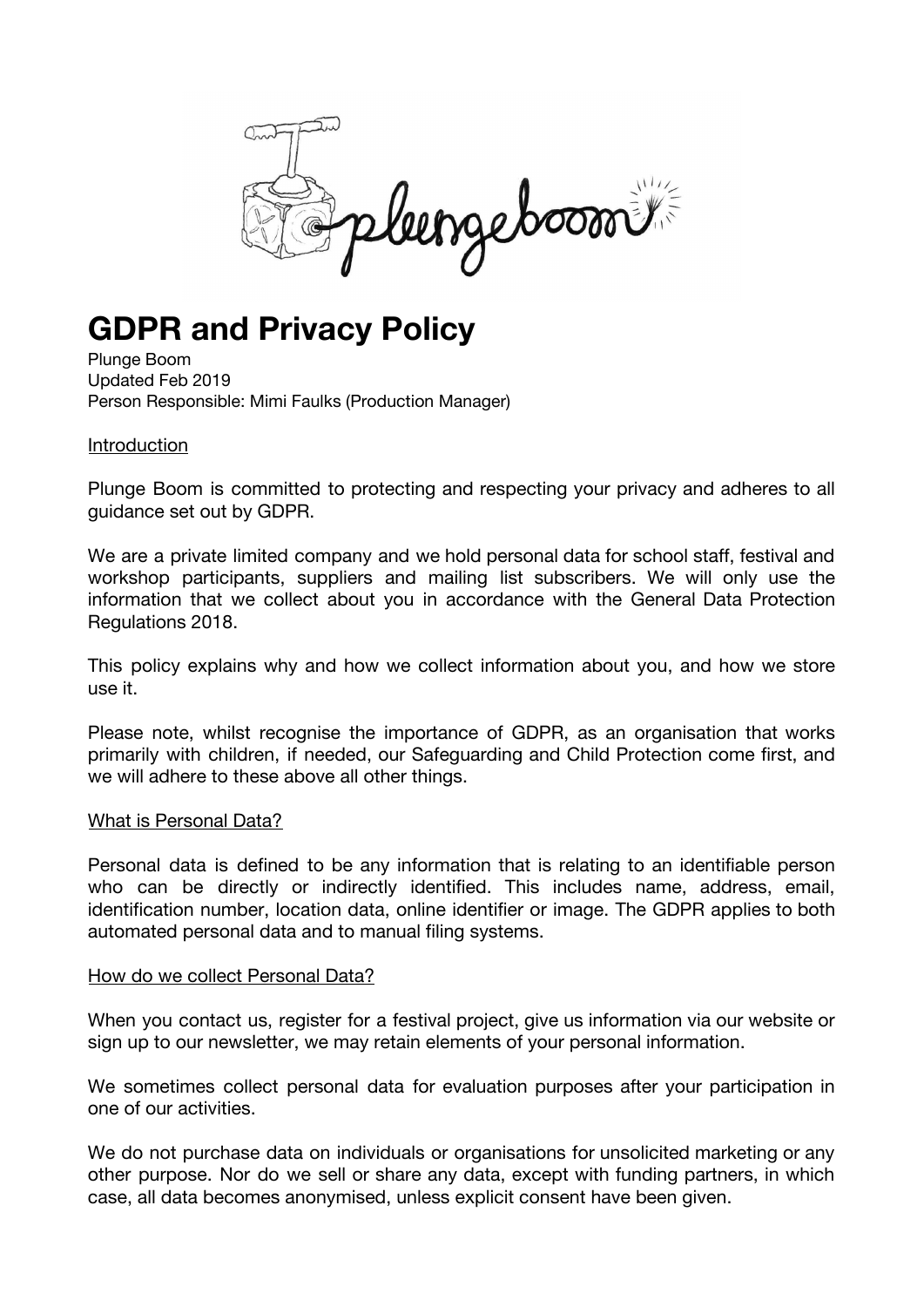In using our website, participating in our festival projects or workshops or contacting us via any other means, you agree that your personal information may be collected, stored and used by us, for any of the following purposes:

- to fulfill contractual agreements in participating in a festival or other project
- to send you details of our other products and services which we think may interest you, unless you opt out as described in "Your Rights" below
- to allow you to use the full range of applicable resources on our website
- to send you news and updates if you consented to this
- to comply with legal and safeguarding requirements (including reporting to partner organisations and local authorities where this is a legal requirement)
- to request your feedback in order to evaluate our work

#### How do we store Personal Data?

All information we collect is stored on our secure server. Paper documentation is stored securely in the office while being processed and is kept for no longer than necessary for the purposes for which it is collected. Access to electronic and paper records is restricted to staff with appropriate need for that information.

Occasionally, third parties acting on our behalf (for example, programme printers) may also process information that we collect about you. We have put in place organisational and technical security measures to prevent the loss or unauthorised access of your personal information.

# Personal Data of Under-16s

The wellbeing and safeguarding of the children and young people with whom we work is our top priority. Please see our **Safeguarding Policy** for further information on this.

We gain consent from parents/ carers of pupils participating in our projects via their school. This consent covers the collection and use of pupil data for evaluation and for us to store and record their image. However, this is only done with expressed consent.

Quantitive data is requested and processed in anonymised form.

We do not collect the personal data of children or young people who participate in workshops or drama days, unless anonymised and we do not collect personal contact details of children or young people under any circumstances.

We do not knowingly collect or maintain personal information from persons under 16 years of age in person or on our website. We will take immediate and appropriate steps to delete any personal information of persons under 16.

We recognise that children have the same rights as adults over their personal data. These include the rights to access their personal data; request rectification; object to processing and have their personal data erased and their right to erasure is particularly relevant if consent was given on their behalf when they were a child.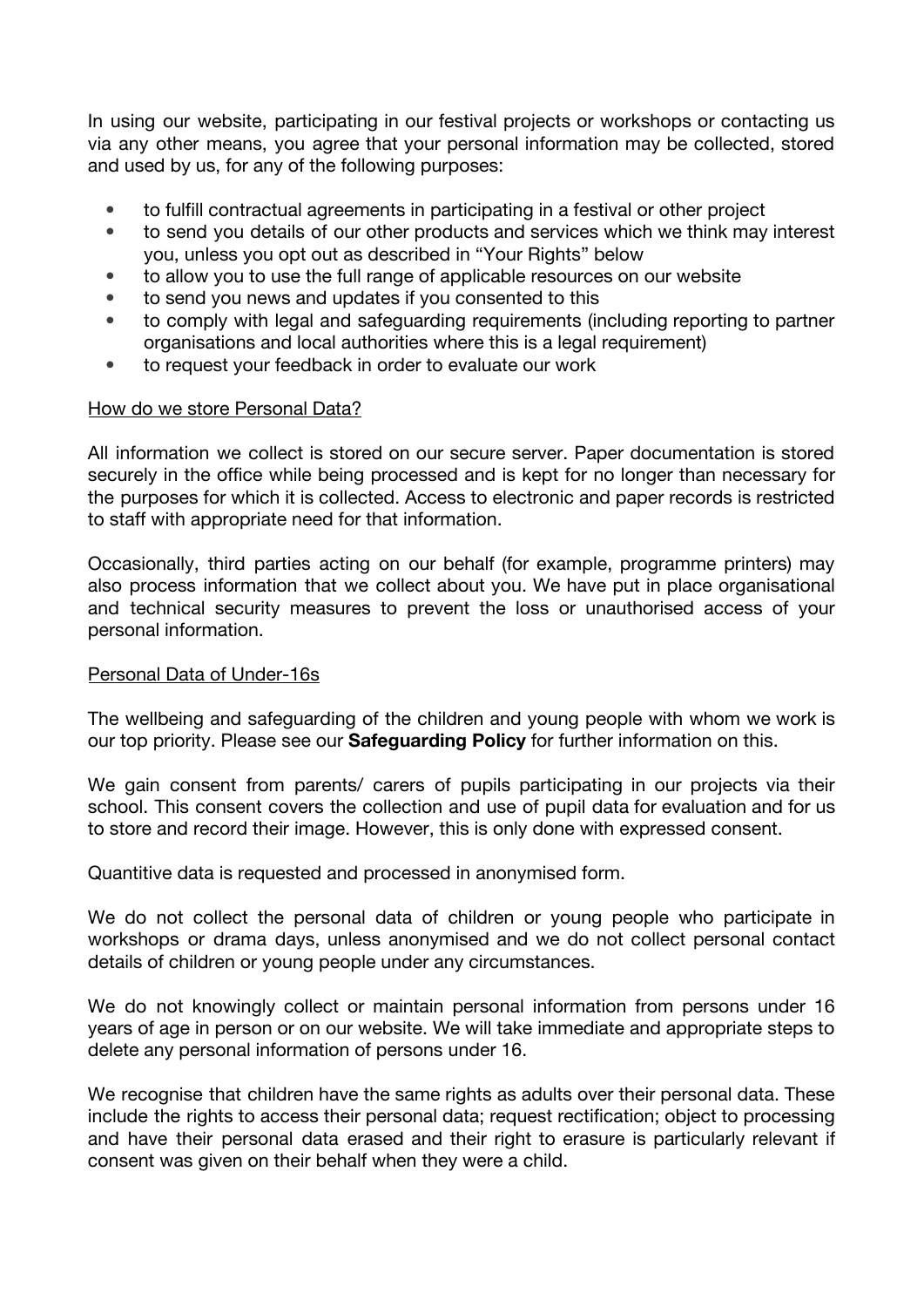We follow best practice concerning taking images of young people, as recommended by the [NCPCC;](https://learning.nspcc.org.uk/research-resources/briefings/photography-sharing-images-guidance/) all images are also recorded securely and only used with explicit consent. Please see our Safeguarding and protection policies for more information concerning this.

# Personal Data of Over-16s

We collect personal data from you only:

- where we have your consent to do so
- where we have a contract in place with your employer and require your information as you are a participant in our work
- where the processing is in our legitimate interests and not overridden by your rights

We will make these reasons clear. Our present data will be retained and reviewed in line with our legal basis for keeping this data.

If we are under a duty to disclose or share your information in order to comply with any legal obligation, or in order to enforce or apply our Terms and other agreements; or to protect our rights, property, or safety of our users and others, then we will do so. If you use your credit or debit card to purchase from us, we will ensure that this is carried our securely and in accordance with the Payment Card Industry Data Security Standard (PCI-DSS). You can find more information about this standard [here.](https://www.pcisecuritystandards.org/pci_security/) Any payment transactions will be encrypted.

# How long do we hold data for?

We retain personal information we collect from you where we have an ongoing legitimate business need to do so (for example, to provide you with a service or to comply with applicable legal, tax or accounting requirements).

We may retain elements of your personal information to keep you informed of future Plunge Boom projects that we think will be of interest to you. When we have no ongoing legitimate business need to process your personal information, we will delete, archive or anonymise it.

We store audio/visual media for 5 years, after which we will only continue to store or use it if renewed consent is given.

# What are your rights?

You have the following data protection rights:

- You can decide whether or not you wish to receive some or any material from us
- You can object to processing of your personal information or ask us to restrict processing of your personal information
- You can unsubscribe from certain email communications by following the "Unsubscribe" link in the email communication itself
- You can also email Plunge Boom in request to access, correct, delete or update your personal information on our systems. We will answer every email as soon as possible. admin@plungeboom.com